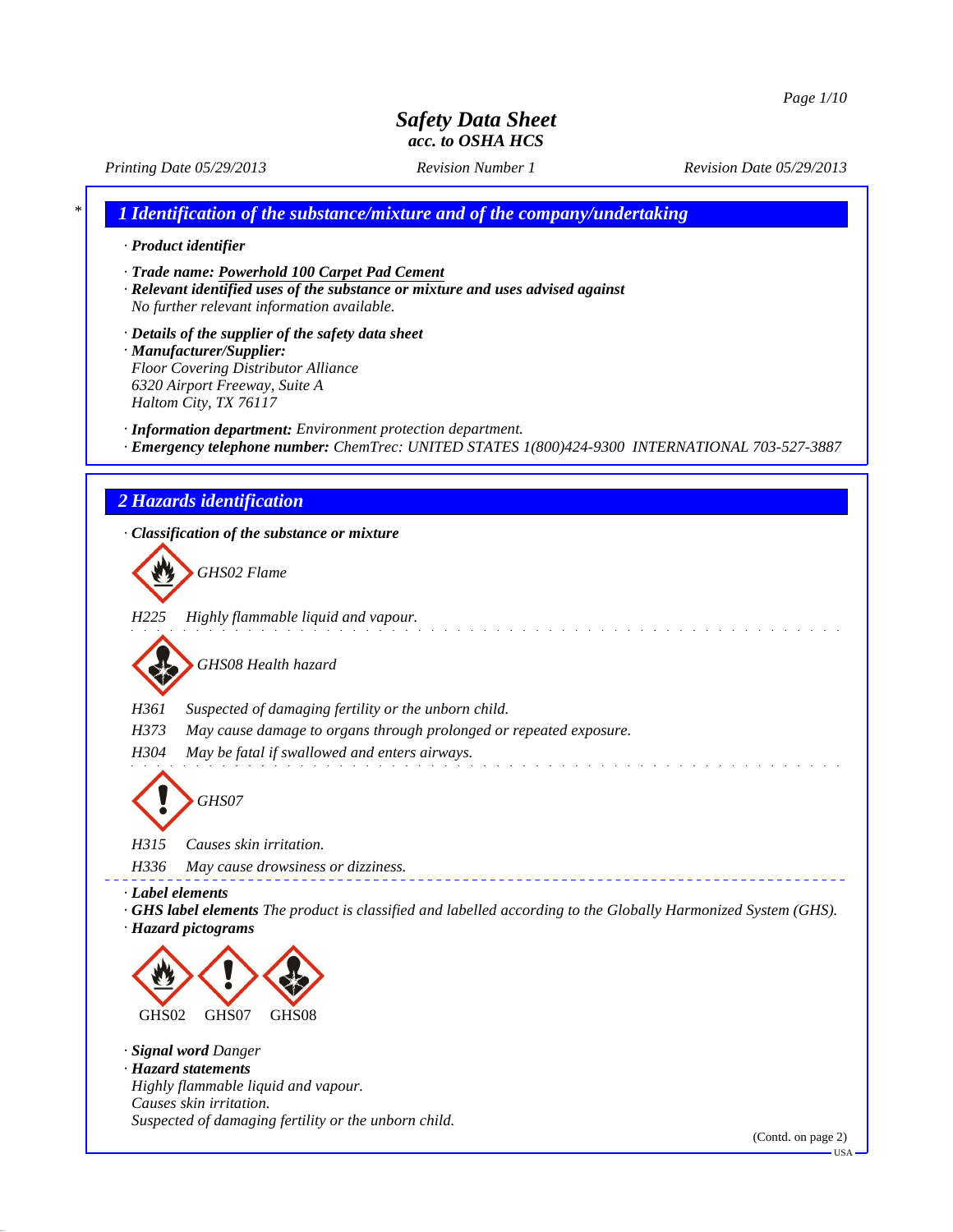*Printing Date 05/29/2013 Revision Number 1 Revision Date 05/29/2013*

#### *Trade name: Powerhold 100 Carpet Pad Cement*

| (Contd. of page 1)                                                                                         |  |
|------------------------------------------------------------------------------------------------------------|--|
| May cause drowsiness or dizziness.                                                                         |  |
| May cause damage to organs through prolonged or repeated exposure.                                         |  |
| May be fatal if swallowed and enters airways.                                                              |  |
| · Precautionary statements                                                                                 |  |
| If medical advice is needed, have product container or label at hand.                                      |  |
| Keep out of reach of children.                                                                             |  |
| Read label before use.                                                                                     |  |
| Keep away from heat/sparks/open flames/hot surfaces. - No smoking.                                         |  |
| Use explosion-proof electrical/ventilating/lighting/equipment.                                             |  |
| IF SWALLOWED: Immediately call a POISON CENTER or doctor/physician.                                        |  |
| IF ON SKIN (or hair): Remove/Take off immediately all contaminated clothing. Rinse skin with water/shower. |  |
| Store locked up.                                                                                           |  |
| Dispose of contents/container in accordance with local/regional/national/international regulations.        |  |
| · Classification system:                                                                                   |  |
| $\cdot$ NFPA ratings (scale 0 - 4)                                                                         |  |
|                                                                                                            |  |
| $Health = 2$                                                                                               |  |
| $Fire = 3$                                                                                                 |  |
| $Reactivity = 0$                                                                                           |  |
|                                                                                                            |  |
| $\cdot$ HMIS-ratings (scale $0 - 4$ )                                                                      |  |
| <b>HEALTH</b><br>$\mathbb{Z}$ Health = *2                                                                  |  |
| $3$ Fire = 3<br><b>FIRE</b>                                                                                |  |
|                                                                                                            |  |
| <b>PHYSICAL HAZARD</b> $\boxed{0}$ <i>Physical Hazard</i> = 0                                              |  |
| $\cdot$ Other hazards                                                                                      |  |
| · Results of PBT and vPvB assessment                                                                       |  |
| · <b>PBT</b> : Not applicable.                                                                             |  |
| $\cdot$ vPvB: Not applicable.                                                                              |  |
|                                                                                                            |  |
|                                                                                                            |  |

#### *\* 3 Composition/information on ingredients*

- *· Chemical characterization: Mixtures*
- *· Description: Carpet Pad Adhesive*
- *· Dangerous components:*

*Contains other Trade Secret Component(s).*

*110-54-3 n-hexane 25-50%*

*108-88-3 toluene 5-20%*

### *\* 4 First aid measures*

#### *· Description of first aid measures*

*· After inhalation:*

*Remove to fresh air. If not breathing, administer artificial respiration. If breathing is difficult, oxygen should be administered by qualified personnel. Call a physician or transport to a medical facility. In case of unconsciousness place patient stably in side position for transportation.*

*· After skin contact: Immediately wash with water and soap and rinse thoroughly.*

*· After eye contact:*

*Rinse opened eye for 15 minutes under running water. If eye becomes irritated, obtain medical treatment.*

(Contd. on page 3)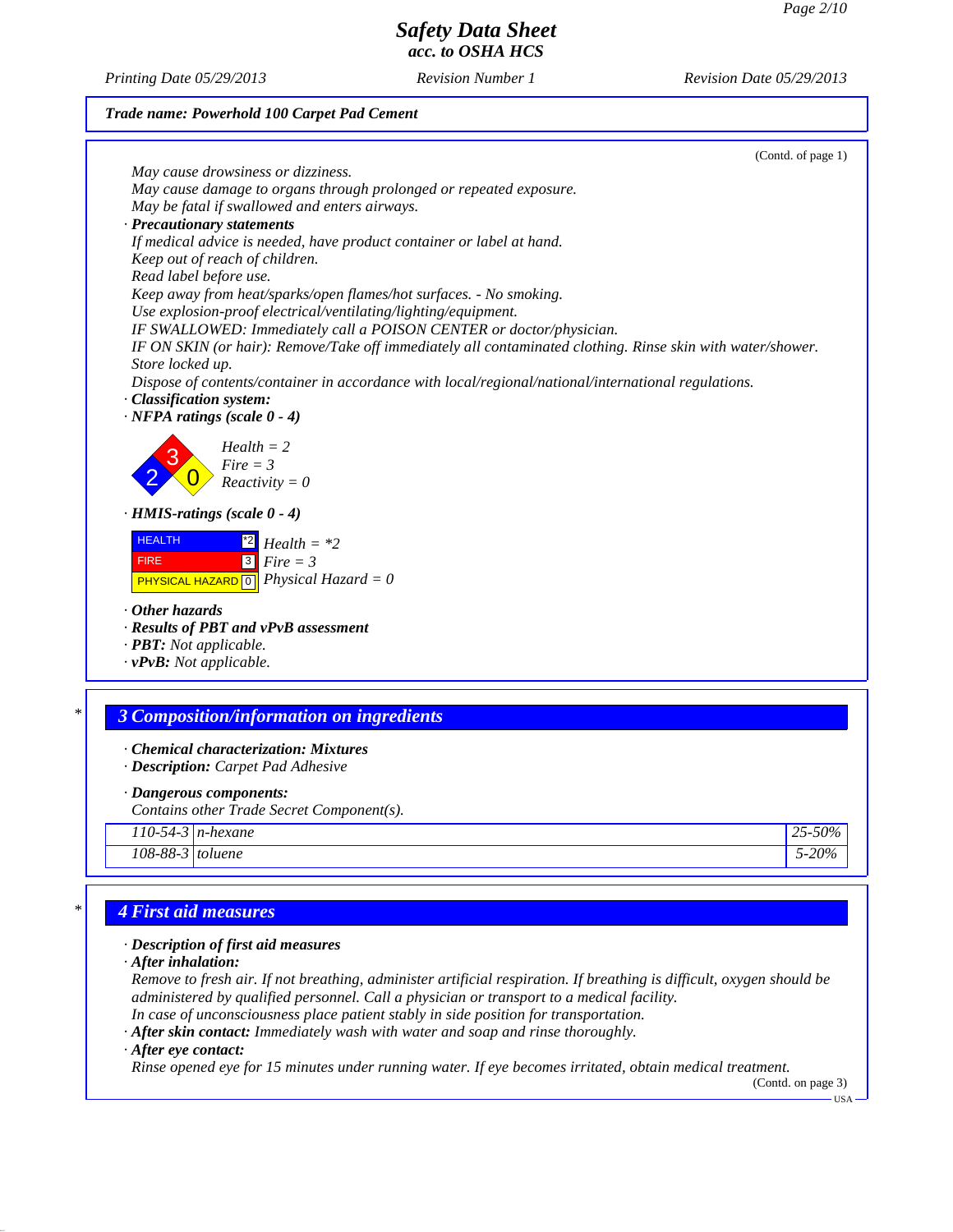*Printing Date 05/29/2013 Revision Number 1 Revision Date 05/29/2013*

#### *Trade name: Powerhold 100 Carpet Pad Cement*

(Contd. of page 2)

*· After swallowing:*

*Rinse out mouth with water. Drink 1 - 2 glasses of water but do not induce vomiting. Do not give liquids to a drowsy, convulsing or unconscious person. If vomiting occurs spontaneously, keep head below hips to prevent aspiration.*

*Seek medical treatment.*

- *· Information for doctor:*
- *· Most important symptoms and effects, both acute and delayed No further relevant information available. · Indication of any immediate medical attention and special treatment needed*
- *No further relevant information available.*

### *\* 5 Firefighting measures*

- *· Extinguishing media*
- *· Suitable extinguishing agents:*
- *CO2, sand, extinguishing powder. Do not use water. Use fire fighting measures that suit the environment.*
- *· For safety reasons unsuitable extinguishing agents: Water*
- *· Special hazards arising from the substance or mixture No further relevant information available.*
- *· Advice for firefighters*
- *· Protective equipment: Protective clothing and respiratory protective device.*

### *\* 6 Accidental release measures*

- *· Personal precautions, protective equipment and emergency procedures Ensure adequate ventilation*
- *Wear protective equipment. Keep unprotected persons away.*
- *· Environmental precautions: Do not allow to enter sewers/ surface or ground water.*
- *· Methods and material for containment and cleaning up:*

*Absorb with liquid-binding material (sand, diatomite, acid binders, universal binders, sawdust). Dispose of contaminated material as waste in accordance with federal state and local regulations. Ensure adequate ventilation.*

*· Reference to other sections See Section 7 for information on safe handling. See Section 8 for information on personal protection equipment. See Section 13 for disposal information.*

### *\* 7 Handling and storage*

#### *· Handling:*

- *· Precautions for safe handling*
- *Avoid prolonged or repeated contact with skin.*
- *Avoid contact with eyes.*
- *Wash thoroughly after handling.*
- *Prevent formation of aerosols.*
- *Open containers in a well ventilated area and avoid breathing headspace vapors.*
- *· Information about protection against explosions and fires:*
- *Keep ignition sources away Do not smoke. Protect against electrostatic charges.*

(Contd. on page 4)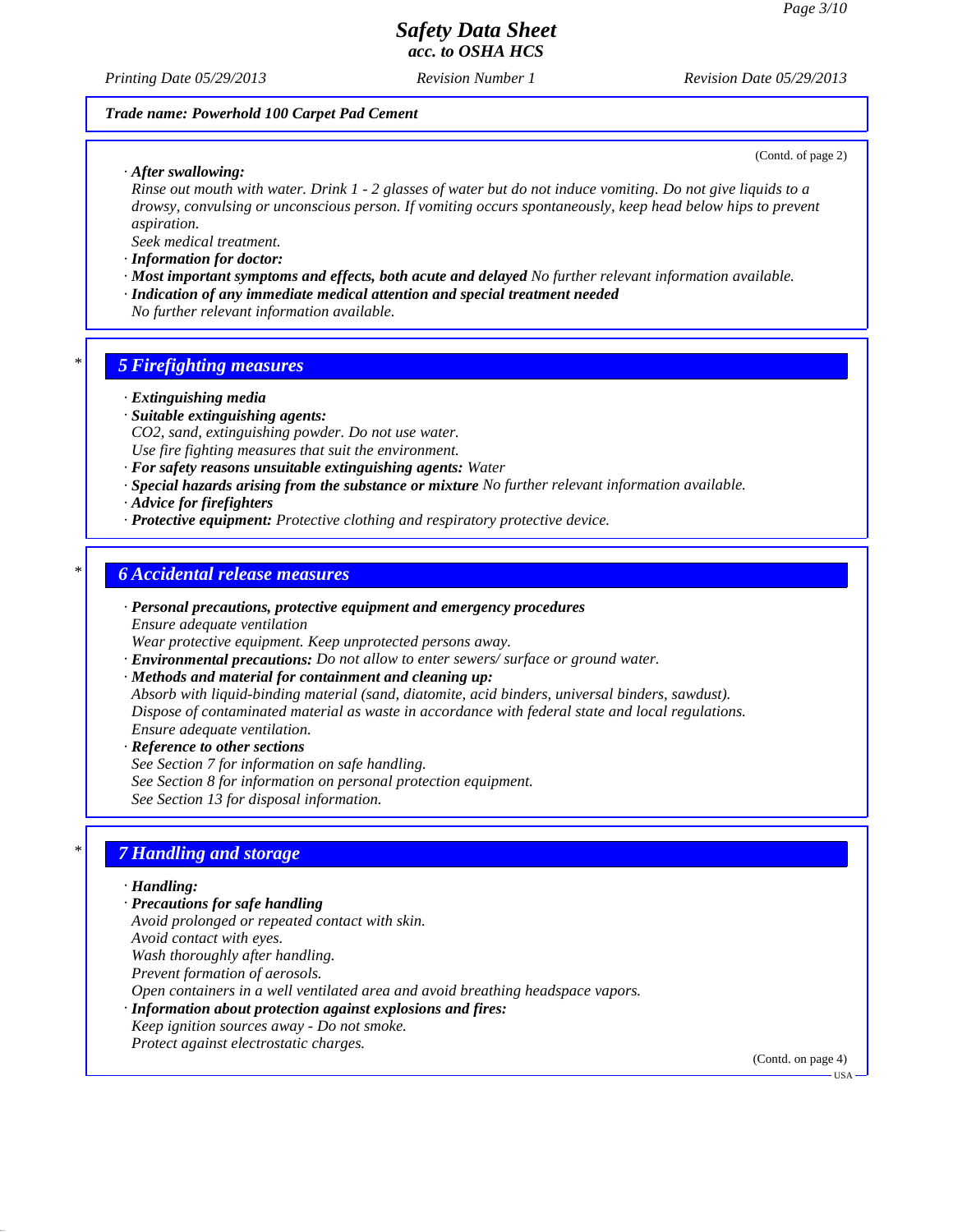*Printing Date 05/29/2013 Revision Number 1 Revision Date 05/29/2013*

### *Trade name: Powerhold 100 Carpet Pad Cement*

(Contd. of page 3)

- *· Conditions for safe storage, including any incompatibilities · Storage:*
- *· Requirements to be met by storerooms and receptacles: Store between 40F and 100F. Store in a cool location away from direct heat.*
- *· Information about storage in one common storage facility: Store away from oxidizing agents.*
- *· Further information about storage conditions: Keep receptacle tightly sealed.*

*Store in cool, dry conditions in well sealed receptacles.*

*· Specific end use(s) No further relevant information available.*

#### *\* 8 Exposure controls/personal protection*

*· Additional information about design of technical systems: No further data; see item 7.*

| Control parameters                                                                                         |
|------------------------------------------------------------------------------------------------------------|
| $\cdot$ Components with limit values that require monitoring at the workplace:                             |
| 110-54-3 n-hexane $(25-50\%)$                                                                              |
| PEL 1800 mg/m <sup>3</sup> , 500 ppm                                                                       |
| $REL   180 mg/m^3$ , 50 ppm                                                                                |
| $TLV$ 176 mg/m <sup>3</sup> , 50 ppm                                                                       |
| Skin; BEI                                                                                                  |
| 108-88-3 toluene (5-20%)                                                                                   |
| PEL Short-term value: C 300; 500* ppm                                                                      |
| Long-term value: 200 ppm<br>*10-min peak per 8-hr shift                                                    |
|                                                                                                            |
| REL Short-term value: $560$ mg/m <sup>3</sup> , 150 ppm<br>Long-term value: $375 \text{ mg/m}^3$ , 100 ppm |
| $TLV$ 75 mg/m <sup>3</sup> , 20 ppm                                                                        |
| BEI                                                                                                        |
| · Ingredients with biological limit values:                                                                |
| 110-54-3 n-hexane $(25-50%)$                                                                               |
| $BEI$ 0.4 mg/L                                                                                             |
| Medium: urine                                                                                              |
| Time: end of shift at end of workweek                                                                      |
| Parameter: 2.5-Hexanedione without hydrolysis                                                              |
| (Contd. on page 5)                                                                                         |
| <b>USA</b>                                                                                                 |
|                                                                                                            |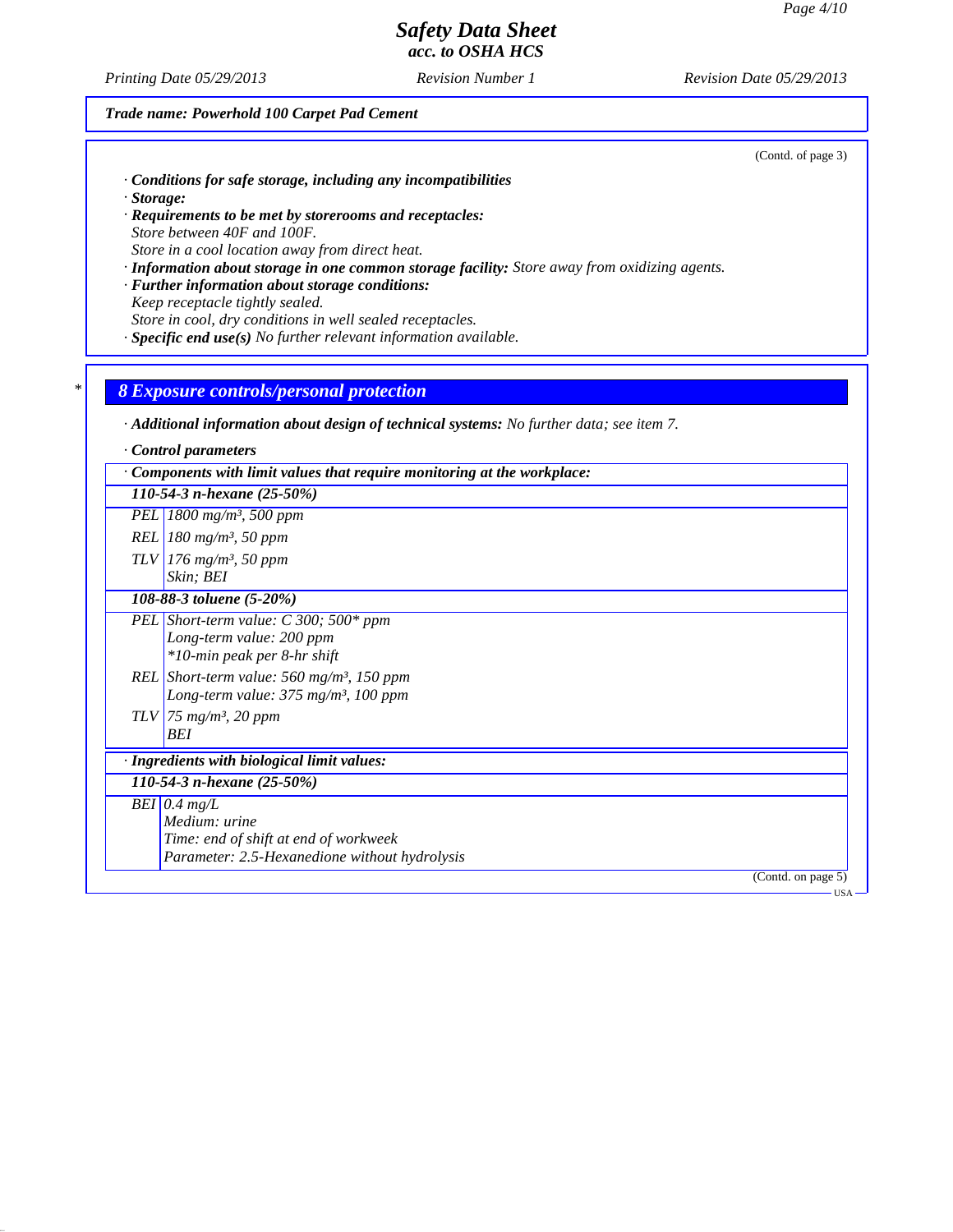*Printing Date 05/29/2013 Revision Number 1 Revision Date 05/29/2013*

## *Trade name: Powerhold 100 Carpet Pad Cement*

|                                                                                                                                                                                                     | (Contd. of page 4) |
|-----------------------------------------------------------------------------------------------------------------------------------------------------------------------------------------------------|--------------------|
| 108-88-3 toluene (5-20%)                                                                                                                                                                            |                    |
| BEI $0.02$ mg/L                                                                                                                                                                                     |                    |
| Medium: blood                                                                                                                                                                                       |                    |
| Time: prior to last shift of workweek                                                                                                                                                               |                    |
| Parameter: Toluene                                                                                                                                                                                  |                    |
|                                                                                                                                                                                                     |                    |
| $0.03$ mg/L                                                                                                                                                                                         |                    |
| Medium: urine                                                                                                                                                                                       |                    |
| Time: end of shift                                                                                                                                                                                  |                    |
| Parameter: Toluene                                                                                                                                                                                  |                    |
| $0.3$ mg/g creatinine                                                                                                                                                                               |                    |
| Medium: urine                                                                                                                                                                                       |                    |
| Time: end of shift                                                                                                                                                                                  |                    |
| Parameter: o-Cresol with hydrolysis (background)                                                                                                                                                    |                    |
| · Additional information: The lists that were valid during the creation were used as basis.                                                                                                         |                    |
| · Exposure controls                                                                                                                                                                                 |                    |
| · Personal protective equipment (see listings below)                                                                                                                                                |                    |
| · General protective and hygienic measures:                                                                                                                                                         |                    |
| Keep away from foodstuffs, beverages and feed.                                                                                                                                                      |                    |
| Immediately remove all soiled and contaminated clothing.                                                                                                                                            |                    |
| Wash hands before breaks and at the end of work.                                                                                                                                                    |                    |
| Avoid contact with the skin.                                                                                                                                                                        |                    |
| Avoid contact with the eyes and skin.                                                                                                                                                               |                    |
| · Breathing equipment:                                                                                                                                                                              |                    |
| In the absence of adequate ventilation, use NIOSH-certified respiratory protection when chemical exposure is<br>excessive or above an established exposure limit. Comply with OSHA 29 CFR 1910.134. |                    |
| · Protection of hands:                                                                                                                                                                              |                    |
| Protective gloves                                                                                                                                                                                   |                    |
| The glove material has to be impermeable and resistant to the product/the substance/the preparation.                                                                                                |                    |
| · Material of gloves                                                                                                                                                                                |                    |
| Nitrile rubber, NBR                                                                                                                                                                                 |                    |
| Chloroprene rubber, CR                                                                                                                                                                              |                    |
| The selection of the suitable gloves does not only depend on the material, but also on further marks of quality and<br>varies from manufacturer to manufacturer.                                    |                    |
| · Penetration time of glove material                                                                                                                                                                |                    |
| The exact break through time has to be found out by the manufacturer of the protective gloves and has to be<br>observed.                                                                            |                    |
| $\cdot$ Eye protection:                                                                                                                                                                             |                    |
| Safety glasses with side shields.                                                                                                                                                                   |                    |
| Tightly sealed goggles                                                                                                                                                                              |                    |
|                                                                                                                                                                                                     |                    |

*· Body protection: Protective work clothing*

(Contd. on page 6)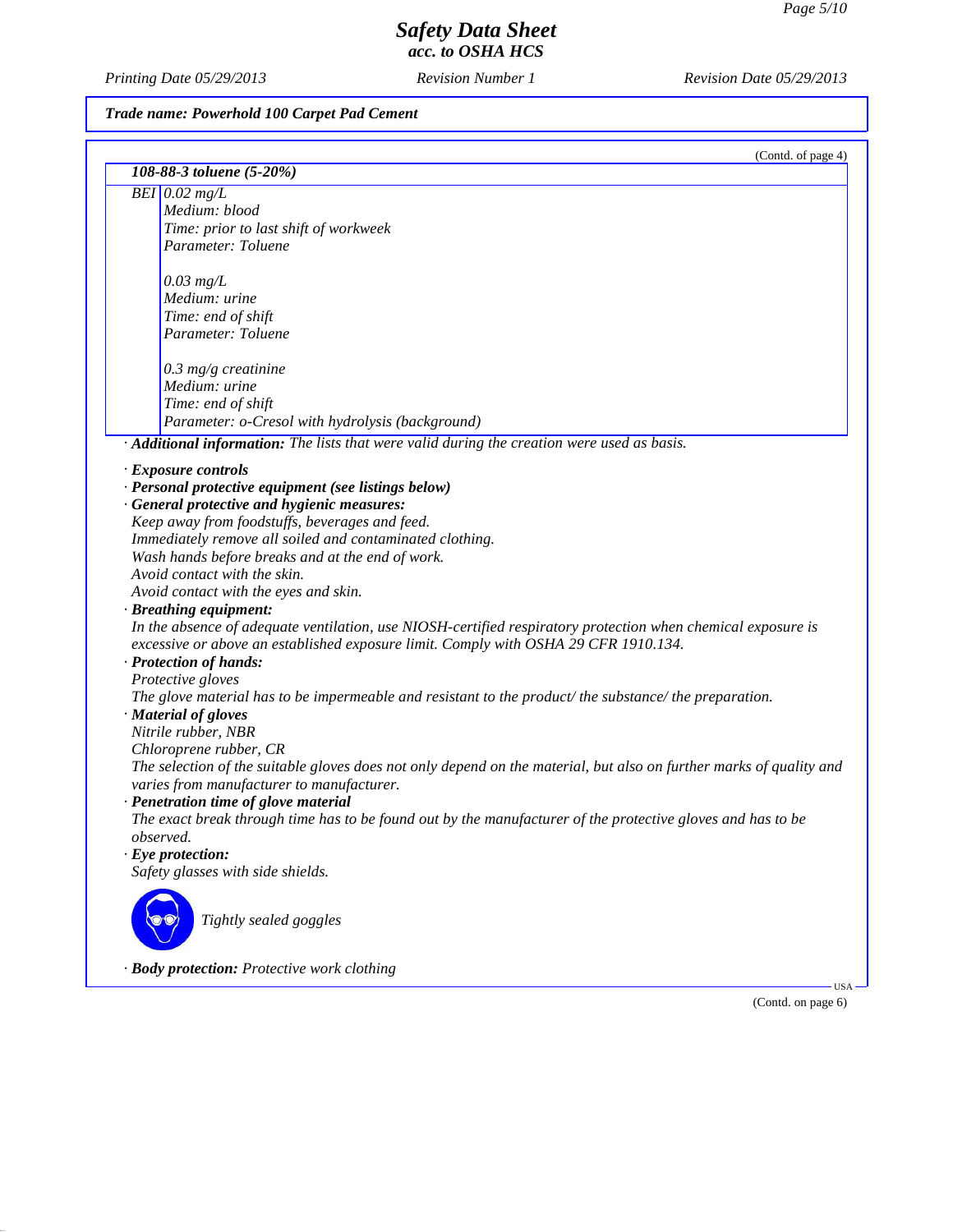*Printing Date 05/29/2013 Revision Number 1 Revision Date 05/29/2013*

*Trade name: Powerhold 100 Carpet Pad Cement*

(Contd. of page 5)

| · Information on basic physical and chemical properties    |                                                                                               |
|------------------------------------------------------------|-----------------------------------------------------------------------------------------------|
| <b>General Information</b>                                 |                                                                                               |
| $\cdot$ Appearance:                                        |                                                                                               |
| Form:                                                      | Liquid                                                                                        |
| Color:                                                     | Yellow                                                                                        |
| $\cdot$ Odor:<br>· Odour threshold:                        | Characteristic<br>Not determined.                                                             |
|                                                            |                                                                                               |
| $\cdot$ pH-value:                                          | Not determined.                                                                               |
| Change in condition                                        |                                                                                               |
| <b>Melting point:</b>                                      | Undetermined.                                                                                 |
| <b>Boiling point:</b>                                      | 69 °C (156 °F)                                                                                |
| · Flash point:                                             | $-26 °C (-15 °F)$                                                                             |
| · Flammability (solid, gaseous):                           | Not applicable.                                                                               |
| · Ignition temperature:                                    | 240 °C (464 °F)                                                                               |
| · Decomposition temperature:                               | Not determined.                                                                               |
| · Auto igniting:                                           | Product is not selfigniting.                                                                  |
| · Danger of explosion:                                     | Product is not explosive. However, formation of explosive air/vapor<br>mixtures are possible. |
| · Flammable limits:                                        |                                                                                               |
| Lower:                                                     | 1.2 Vol $\%$                                                                                  |
| <b>Upper:</b>                                              | 7.4 Vol %                                                                                     |
| $\cdot$ Vapor pressure at 20 $\cdot$ C (68 $\cdot$ F):     | 160 hPa (120 mm Hg)                                                                           |
| $\cdot$ Specific gravity at 20 °C (68 °F):                 | $0.815$ g/cm <sup>3</sup> (6.801 lbs/gal)                                                     |
| · Relative density                                         | Not determined.                                                                               |
| · Vapour density                                           | Not determined.                                                                               |
| $\cdot$ Evaporation rate                                   | Not determined.                                                                               |
| · Solubility in / Miscibility with                         |                                                                                               |
| Water:                                                     | Not miscible or difficult to mix.                                                             |
| · Partition coefficient (n-octanol/water): Not determined. |                                                                                               |
| · Viscosity:                                               |                                                                                               |
| Dynamic:                                                   | Not determined.                                                                               |
| Kinematic:                                                 | Not determined.                                                                               |
| · Solvent content:                                         |                                                                                               |
| Organic solvents:                                          | 56.4%                                                                                         |
| VOC (Per EPA 24)                                           | not available GMS/L                                                                           |
| Solids content:                                            | 43.6%                                                                                         |
| $·$ Other information                                      | No further relevant information available.                                                    |

# *\* 10 Stability and reactivity*

- *· Reactivity*
- *· Chemical stability*

*· Thermal decomposition / conditions to be avoided: No decomposition if used according to specifications.*

<sup>(</sup>Contd. on page 7) USA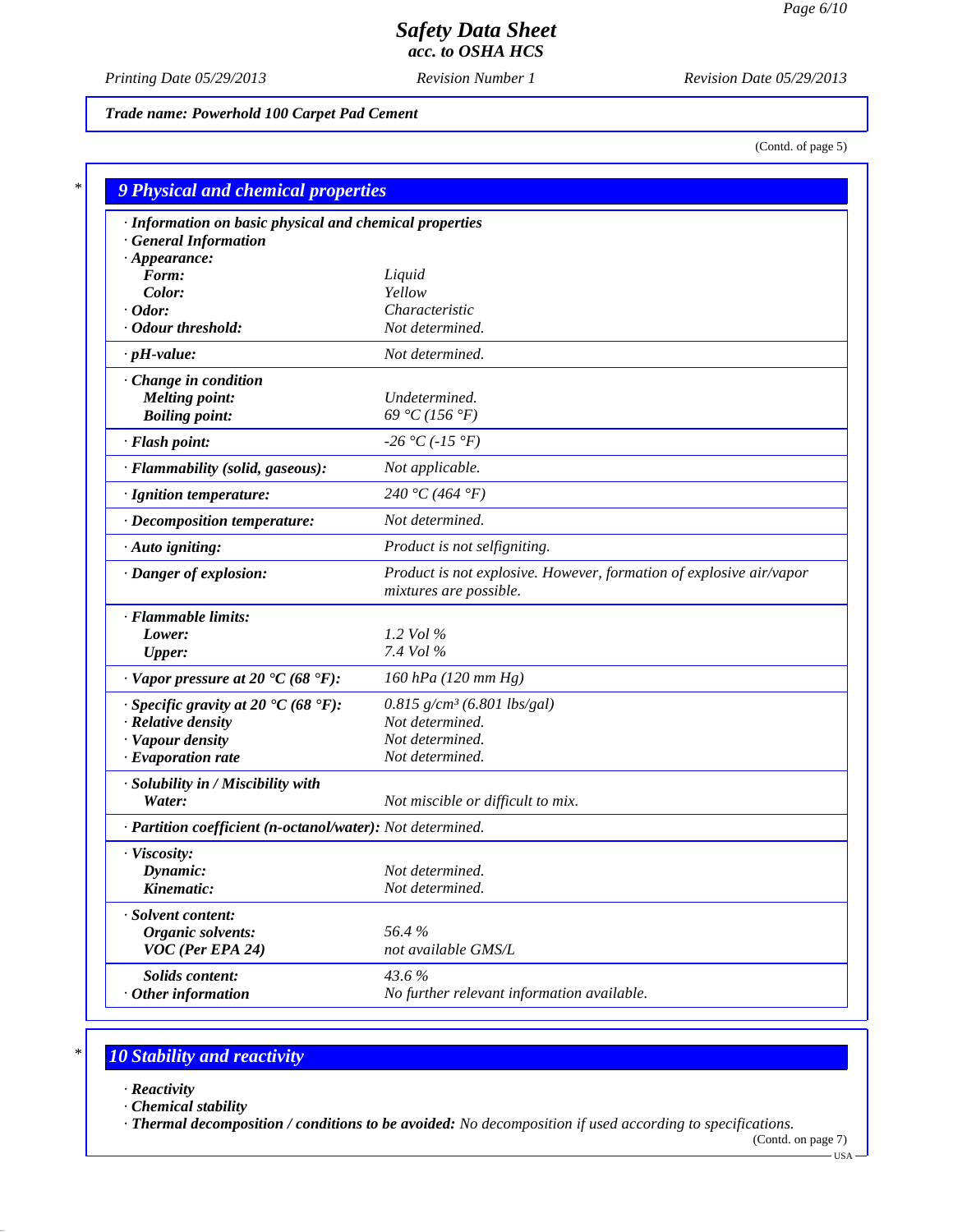(Contd. of page 6)

## *Safety Data Sheet acc. to OSHA HCS*

*Printing Date 05/29/2013 Revision Number 1 Revision Date 05/29/2013*

#### *Trade name: Powerhold 100 Carpet Pad Cement*

- *· Possibility of hazardous reactions No dangerous reactions known.*
- *· Conditions to avoid Heat, flames, sparks.*
- *· Incompatible materials: Reacts with oxidizing agents.*
- *· Hazardous decomposition products:*
- *Carbon monoxide and carbon dioxide Hydrocarbons*

### *\* 11 Toxicological information*

- *· Information on toxicological effects*
- *· Acute toxicity:*

| · LD/LC50 values that are relevant for classification: |  |  |
|--------------------------------------------------------|--|--|
|--------------------------------------------------------|--|--|

#### *108-88-3 toluene*

| Oral   | LD50 | $\sqrt{5000 \frac{mg}{kg(rat)}}$      |
|--------|------|---------------------------------------|
| Dermal | LD50 | $12124$ mg/kg (rabbit)                |
|        |      | Inhalative LC50/4 h 5320 mg/l (mouse) |

- *· Primary irritant effect:*
- *· on the skin: Skin irritant.*
- *· on the eye:*
- *Irritating effect.*
- *Vapors may be irritating to the eyes.*
- *· Sensitization: No sensitizing effects known.*
- *· Additional toxicological information:*

*The product shows the following dangers according to internally approved calculation methods for preparations: Irritant*

#### *· Carcinogenic categories*

| $\cdot$ IARC (International Agency for Research on Cancer) |                     |    |
|------------------------------------------------------------|---------------------|----|
| $108-88-3$ toluene                                         |                     |    |
|                                                            | 91-20-3 naphthalene | 2B |
| $\cdot$ NTP (National Toxicology Program)                  |                     |    |
|                                                            | 91-20-3 naphthalene |    |

### *\* 12 Ecological information*

- *· Toxicity*
- *· Aquatic toxicity: No further relevant information available.*
- *· Persistence and degradability No further relevant information available.*
- *· Behavior in environmental systems:*
- *· Bioaccumulative potential No further relevant information available.*
- *· Mobility in soil No further relevant information available.*
- *· Ecotoxical effects:*
- *· Remark: Toxic for fish*
- *· Additional ecological information:*
- *· General notes: At present there are no ecotoxicological assessments.*
- *· Results of PBT and vPvB assessment*
- *· PBT: Not applicable.*
- *· vPvB: Not applicable.*

(Contd. on page 8)

USA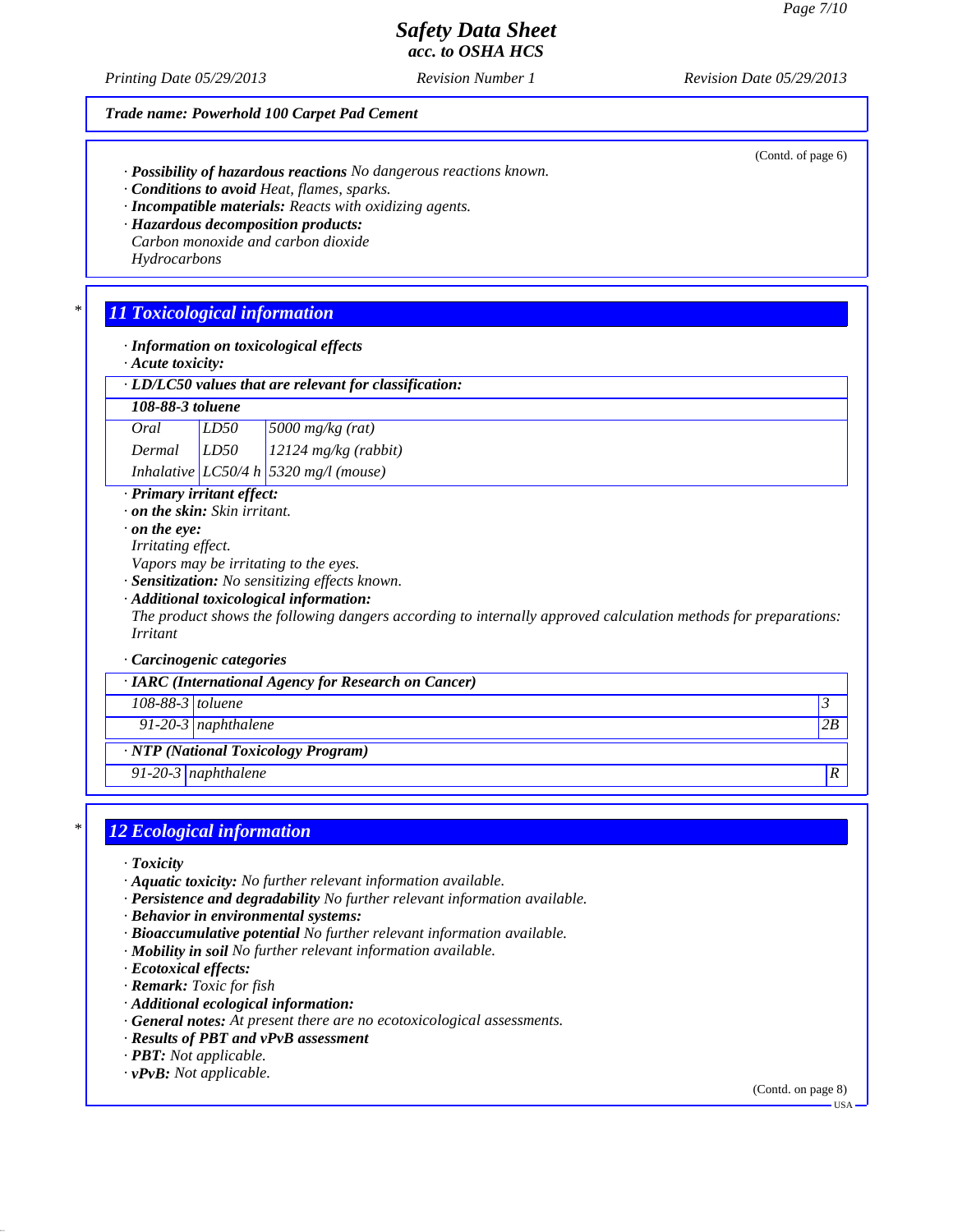*Printing Date 05/29/2013 Revision Number 1 Revision Date 05/29/2013*

*Trade name: Powerhold 100 Carpet Pad Cement*

(Contd. of page 7)

*· Other adverse effects No further relevant information available.*

## *\* 13 Disposal considerations*

*· Waste treatment methods*

*· Recommendation: Must be specially treated adhering to official regulations.*

*· Uncleaned packagings:*

*· Recommendation: Disposal must be made according to official regulations.*

| <b>14 Transport information</b>                                               |                                                                                                        |
|-------------------------------------------------------------------------------|--------------------------------------------------------------------------------------------------------|
| $\cdot$ UN-Number<br>· DOT, ADR, IMDG, IATA                                   | <b>UN1133</b>                                                                                          |
| · UN proper shipping name<br>$\cdot$ DOT, IATA<br>$\cdot$ ADR<br>$\cdot$ IMDG | <b>ADHESIVES</b><br>1133 ADHESIVES, ENVIRONMENTALLY HAZARDOUS<br>ADHESIVES (HEXANES), MARINE POLLUTANT |
| · Transport hazard class(es)                                                  |                                                                                                        |
| $\cdot$ DOT                                                                   |                                                                                                        |
| · Class                                                                       | 3 Flammable liquids.                                                                                   |
| $-Label$<br>$\cdot$ ADR, IMDG                                                 | $\mathfrak{Z}$                                                                                         |
|                                                                               |                                                                                                        |
| · Class<br>$-Label$                                                           | 3 Flammable liquids<br>$\mathfrak{Z}$                                                                  |
| ·IATA                                                                         |                                                                                                        |
| · Class<br>$-Label$                                                           | 3 Flammable liquids.<br>3                                                                              |
| · Packing group<br>· DOT, ADR, IMDG, IATA                                     | $I\!I$                                                                                                 |
| · Environmental hazards:                                                      | Product contains environmentally hazardous substances:                                                 |
| · Marine pollutant:                                                           | naphthalene, n-hexane<br>Yes<br>Symbol (fish and tree)                                                 |
|                                                                               | (Contd. on page 9)<br>$\cdot$ USA –                                                                    |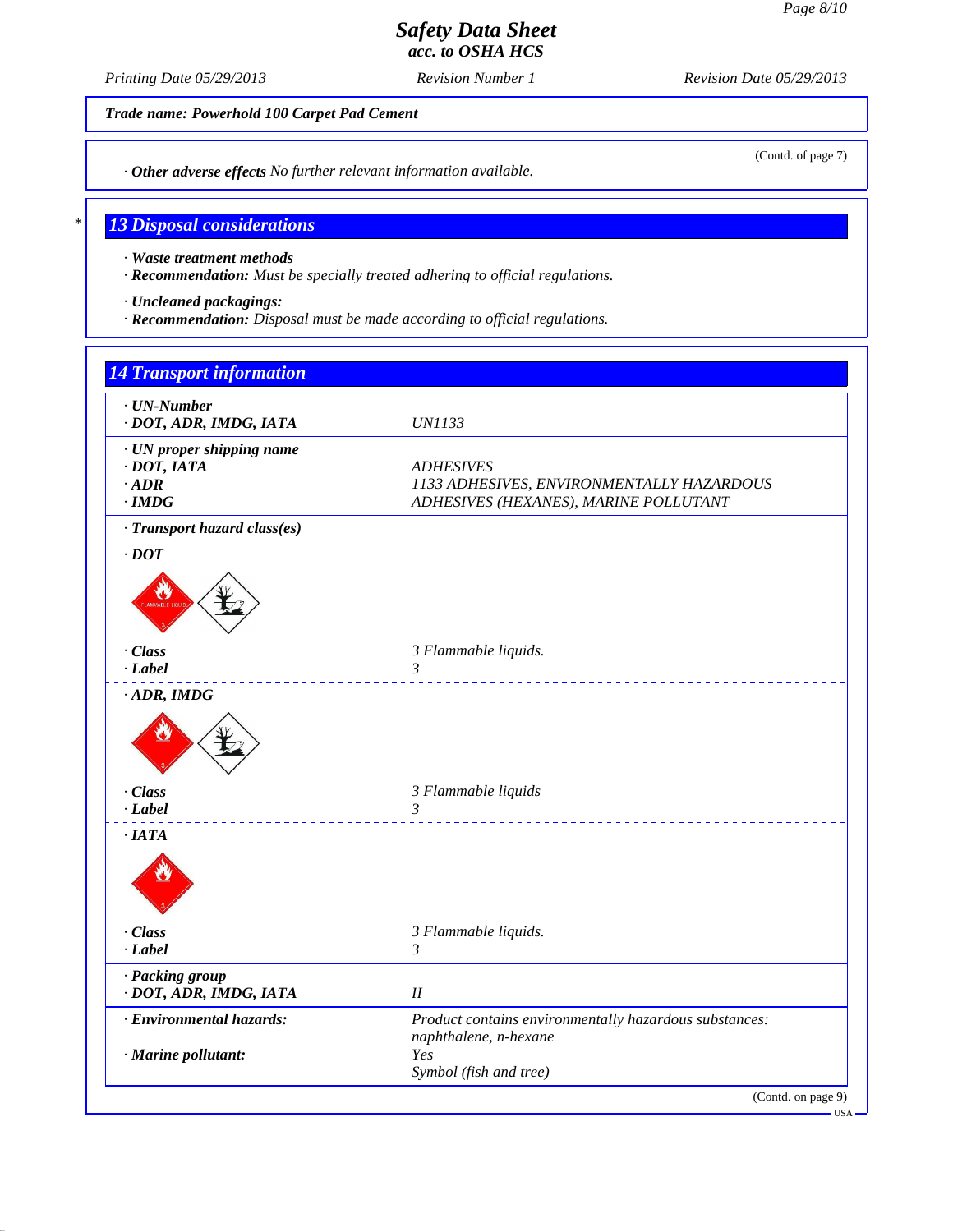*Printing Date 05/29/2013 Revision Number 1 Revision Date 05/29/2013*

*Trade name: Powerhold 100 Carpet Pad Cement*

|                                                                                           | (Contd. of page 8)                                  |
|-------------------------------------------------------------------------------------------|-----------------------------------------------------|
| $\cdot$ Special marking (ADR):                                                            | Symbol (fish and tree)                              |
| · Special precautions for user                                                            | Warning: Flammable liquids                          |
| · Danger code (Kemler):                                                                   | 33                                                  |
| · EMS Number:                                                                             | $F-E, S-E$                                          |
| $\cdot$ Transport in bulk according to Annex II of<br><b>MARPOL73/78 and the IBC Code</b> | Not applicable.                                     |
| · Transport/Additional information:                                                       |                                                     |
| $\cdot$ DOT                                                                               |                                                     |
| $\cdot$ Remarks:                                                                          | Special marking with the symbol (fish and tree).    |
| · UN "Model Regulation":                                                                  | UN1133, ADHESIVES, ENVIRONMENTALLY HAZARDOUS, 3, II |

### *15 Regulatory information*

*· Safety, health and environmental regulations/legislation specific for the substance or mixture · Sara*

*· Section 355 (extremely hazardous substances):*

*None of the ingredients is listed.*

*· Section 313 (Specific toxic chemical listings):*

*All ingredients are listed.*

*· TSCA (Toxic Substances Control Act):*

*All components of this product are on the TSCA Inventory or are exempt from TSCA Inventory requirements.*

*· Proposition 65*

*· Chemicals known to cause cancer:*

*91-20-3 naphthalene*

*· Chemicals known to cause reproductive toxicity:*

*108-88-3 toluene*

*· (DSL) Canada Dosmestic Substance List*

*All components of this product are on the DSL(Canada Domestic Substance list) or are exempt from DSL requirements.*

*· Cancerogenity categories*

|                    | · EPA (Environmental Protection Agency)                            |                        |       |
|--------------------|--------------------------------------------------------------------|------------------------|-------|
|                    | $110-54-3$ n-hexane                                                | I                      |       |
| $108-88-3$ toluene |                                                                    | I                      |       |
|                    | 91-20-3 naphthalene                                                | CBD                    |       |
|                    | · TLV (Threshold Limit Value established by ACGIH)                 |                        |       |
| 108-88-3 toluene   |                                                                    |                        | A4    |
|                    | $\overline{91-20-3}$ naphthalene                                   |                        | A4    |
|                    | · MAK (German Maximum Workplace Concentration)                     |                        |       |
|                    | 91-20-3 naphthalene                                                |                        | C     |
|                    | · NIOSH-Ca (National Institute for Occupational Safety and Health) |                        |       |
|                    | None of the ingredients is listed.                                 |                        |       |
|                    |                                                                    | (Contd. on page $10$ ) |       |
|                    |                                                                    |                        | · USA |